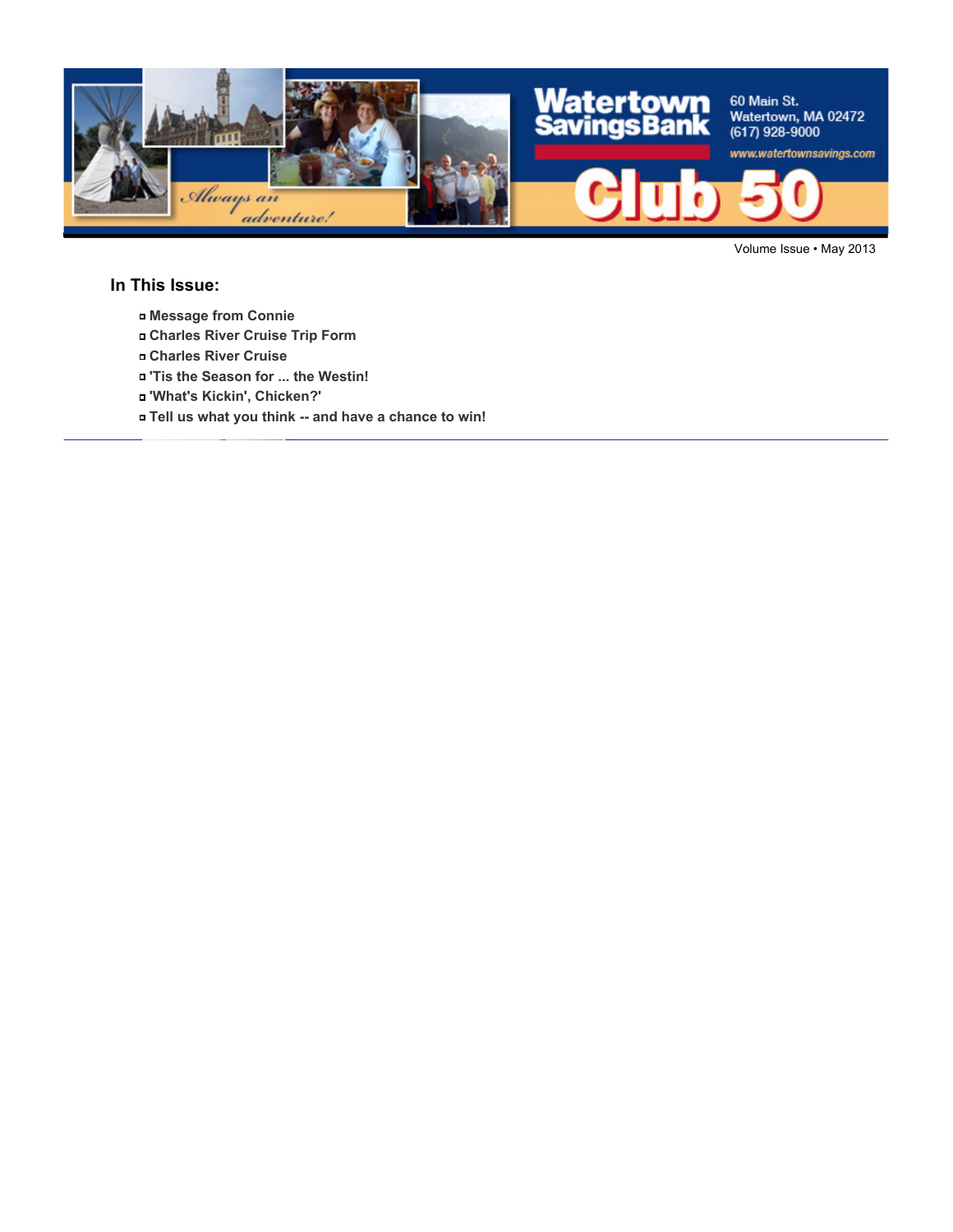

# **The Latest**

## **Message from Connie**

Greetings Club 50 members! Now that you have received the Bank's letter about the Club 50 transition, please allow me to introduce myself.

I have been with Watertown Savings Bank since late 2007, so I already know how much this group loves to enjoy life, have fun, make friends, and support each other. In fact, I have had the opportunity to join Joan and Karen for three wonderful day trips: The completely relaxing and delicious luncheon in the Spring of '09 at the Salem Cross Inn in West Brookfield, Mass., complete with an apple pie baking demonstration and piano playing; the highly entertaining Summer '09 concert watching Angie Dickinson – and her<br>big white hat -- play guest conductor at the 24<sup>h</sup> annual "Pops by the Sea" on the Hyannis Vi tour of New Hampshire's Canterbury Shaker Village and McAuliffe-Shepard Discovery Center.

I also met nearly 40 of you just a few weeks ago on the first of Club 50's two trips to New Orleans. It was so much fun chatting with you over the local delicacies of beignets, café au laits, and muffulettas, as well as discovering the sights and sounds of Jackson Square, the Cajun Man Swamp Tour, the National World War II Museum, and Oak Alley Plantation with you.

I just met the Advisory Board a few days ago, as we got together to talk about how we're doing on the rest of this year's trips and to brainstorm about what could be in store for next year in addition to our Ultimate Caribbean Cruise.

And, of course, I've been with you at Club 50's annual holiday parties as one of the many employee volunteers who help with that event. (Please see our "Save the Date" section below for a holiday party surprise!)

So I'm very excited to be managing your club, planning trips and other special treats for you, and, most of all, having the chance to get to know you all better! Please stop by and say hello. Let me know if there is anything I can do for you. My door is always open!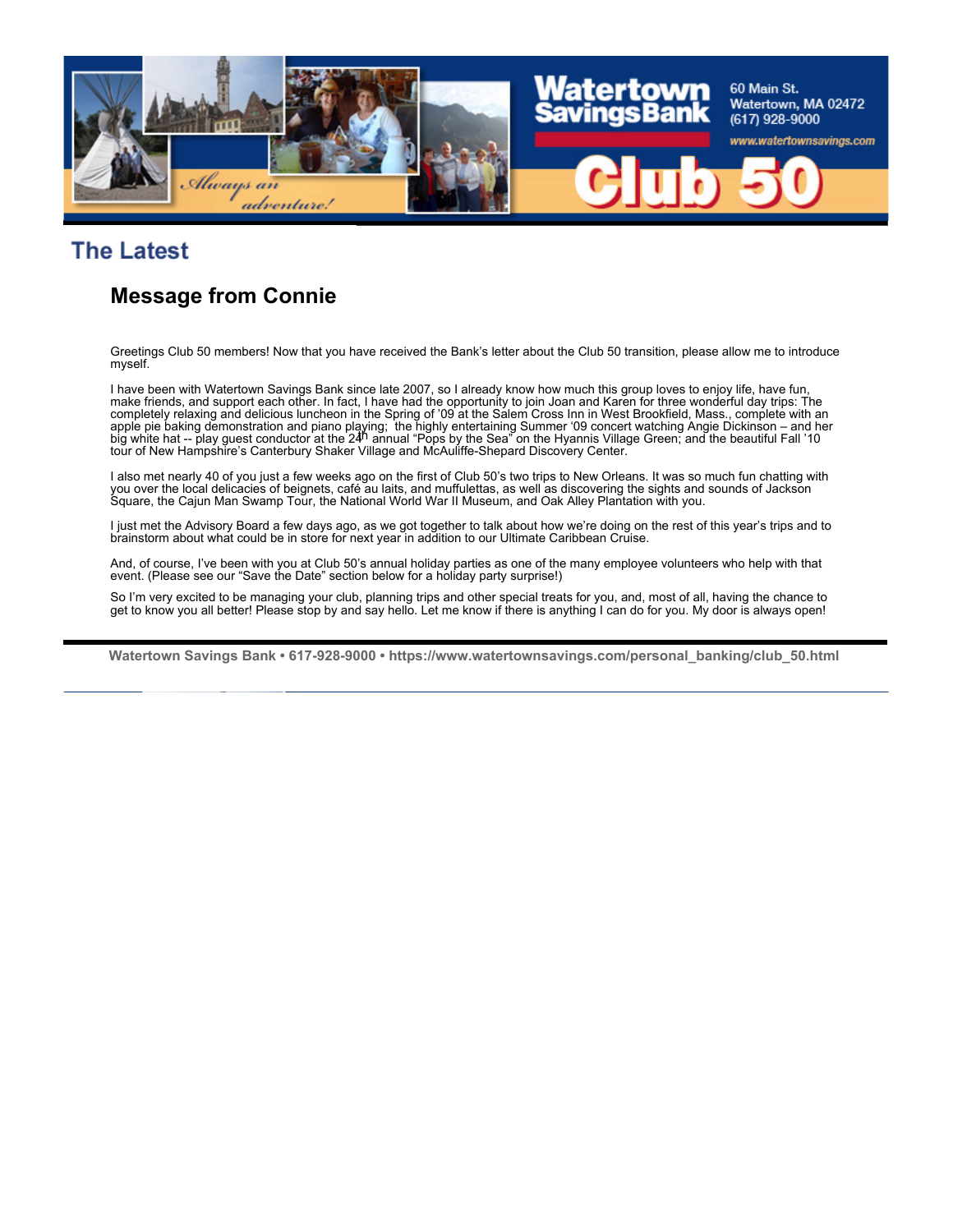

# **Charles River Cruise Trip Form**

| <b>RESERVATION FORM: Charles River Cruise</b>                                                                                                                                                                                                                                                                                                                                                                                                                                                                                |  | 1ST DAY OF SIGN UP: THURSDAY, MAY 23, 2013                                                                                                         |                    |
|------------------------------------------------------------------------------------------------------------------------------------------------------------------------------------------------------------------------------------------------------------------------------------------------------------------------------------------------------------------------------------------------------------------------------------------------------------------------------------------------------------------------------|--|----------------------------------------------------------------------------------------------------------------------------------------------------|--------------------|
| <b>Return to: WATERTOWN SAVINGS BANK CLUB 50</b><br>ATT: CONNIE BRACELAND<br><b>60 MAIN STREET</b><br><b>WATERTOWN MA 02472</b>                                                                                                                                                                                                                                                                                                                                                                                              |  | <b>CHARLES RIVER CRUISE</b><br>DATE: Thursday, June 20, 2013<br>Price: \$88 Members \$98 Guests<br>Leave Post 440: 9 a.m. Return: Approx 2:30 p.m. |                    |
| Enclosed please find \$ _ per person as payment in full for _ person(s). Full payment is due at time of reservation. Make checks<br>payable to: WATERTOWN SAVINGS BANK                                                                                                                                                                                                                                                                                                                                                       |  |                                                                                                                                                    |                    |
| Name: 2008. 2009. 2009. 2009. 2009. 2009. 2009. 2009. 2009. 2009. 2009. 2009. 2009. 2009. 2009. 2009. 2009. 20                                                                                                                                                                                                                                                                                                                                                                                                               |  | Phone: E-mail: E-mail:                                                                                                                             |                    |
|                                                                                                                                                                                                                                                                                                                                                                                                                                                                                                                              |  |                                                                                                                                                    |                    |
|                                                                                                                                                                                                                                                                                                                                                                                                                                                                                                                              |  |                                                                                                                                                    |                    |
| Is June your Birthday or Anniversary Month? <b>Example 20 and Section</b> Birthday; <b>Example 20 and Section</b> 2011 2012                                                                                                                                                                                                                                                                                                                                                                                                  |  |                                                                                                                                                    |                    |
| I hereby give permission to Watertown Savings Bank to duplicate and use for advertising purposes, any photographs taken of me on this trip.<br>Watertown Savings Bank Club 50 is organizing this event for its selected customers. The Bank uses experienced tour guides and common<br>carriers. By signing this form you agree to hold Watertown Savings Bank, Club 50, its employees, successors, agents and assigns harmless<br>for all injuries, damages or other losses arising from their participation in this event. |  |                                                                                                                                                    |                    |
| Signature: Contract of Contract Contract Contract Contract Contract Contract Contract Contract Contract Contract Contract Contract Contract Contract Contract Contract Contract Contract Contract Contract Contract Contract C                                                                                                                                                                                                                                                                                               |  |                                                                                                                                                    | Date: <b>Date:</b> |
|                                                                                                                                                                                                                                                                                                                                                                                                                                                                                                                              |  |                                                                                                                                                    |                    |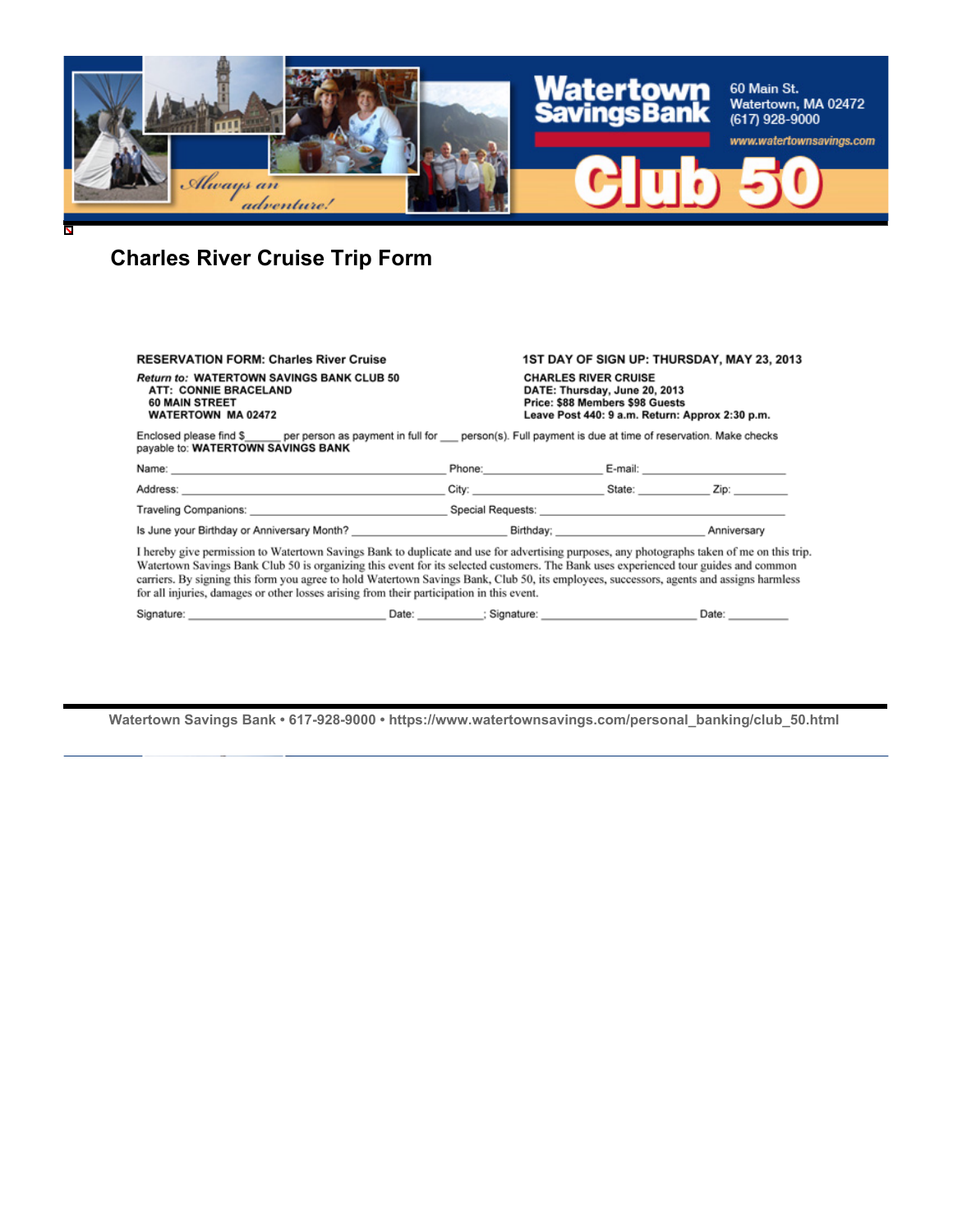

#### **Club 50 Opportunities**

### **Charles River Cruise**

Date: **Thursday, June 20, 2013** First Day of Signup: Thursday, May 23 Price: \$88 Members \$98 Guests **Walkability: moderate** = ability to walk at a moderate pace.

Our Club 50 members love boat rides – so don't miss out on this chance to glide along the Charles!

We will leave the American Legion Post 440, 295 California Street, Newton, at 9 a.m. and head for the CambridgeSide Galleria, where we will board the Charles Riverboat Company's custom-designed river boat Henry Longfellow at 9:50 a.m. for a 10 a.m. cruise, taking in the sights for an hour, including Beacon Hill, Charles River Esplanade, Boston University, Massachusetts Institute of Technology, and Harvard University.

Then we're escorted by Charles Riverboat Company staff to The Cheesecake Factory for an early lunch at 11:30 a.m. (The meal, to be chosen by you at the restaurant, includes an entrée, a dessert, and a non-alcoholic beverage.) And since we will also receive complimentary coupon booklets, there will be time for Galleria shopping! Return time to the Post 440 is approximately 2:30 p.m.

**Cancellation Policy:** On or before 6/13/13 -- Refund if, and only if, we can find someone to take your place on the trip. After 6/13/13 -- Not refund.

**Please note:** Motorcoach seating is assigned according to the date & time we receive your reservation (excluding accommodations for special needs), starting 8:30 a.m. on the established first date of sign up. Non-members traveling with us must do so as the guest of a current club member. Individuals who require special attention must bring someone to assist them.

#### **The sign-up form is available on the left column of this page – see Forms.**

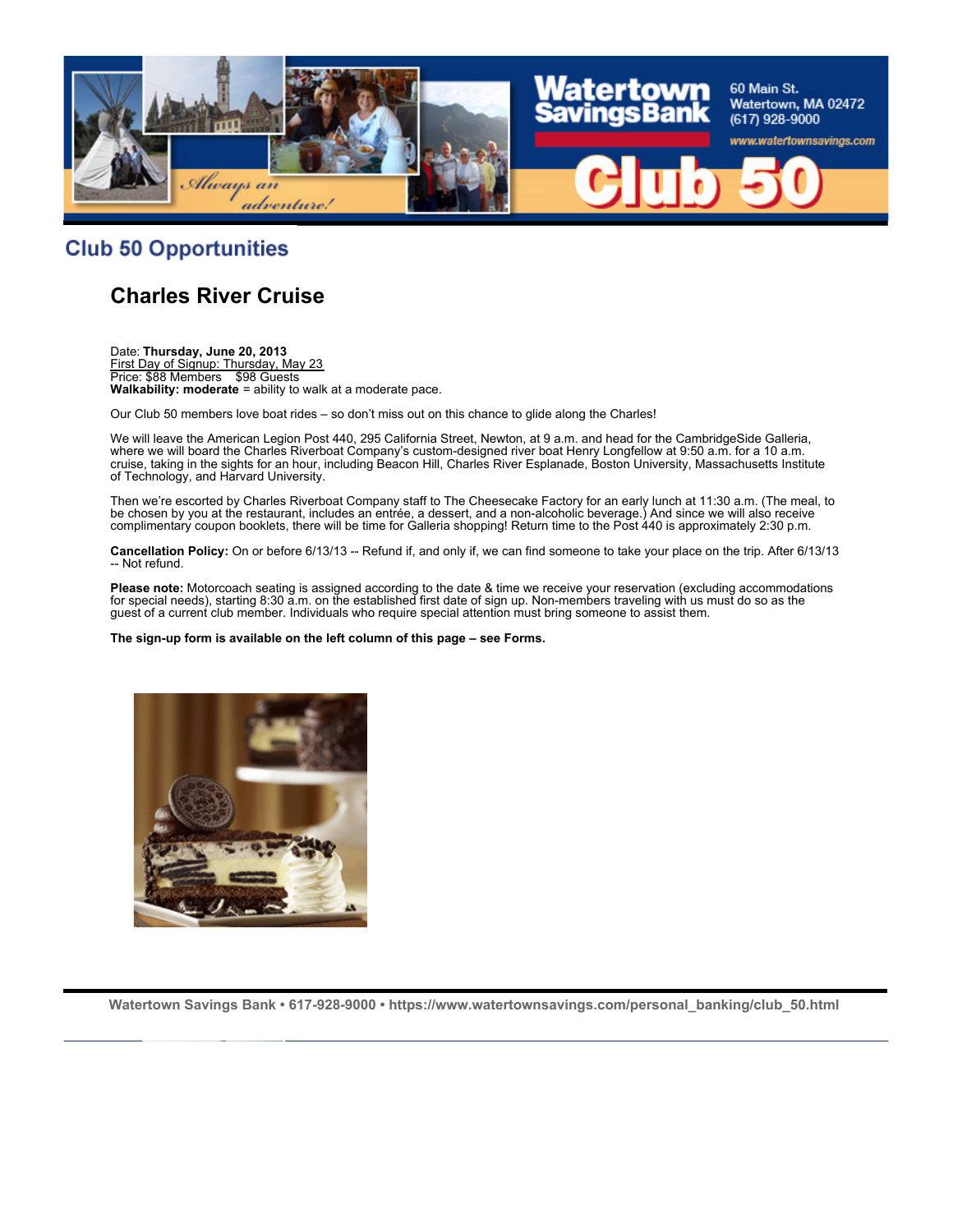

# **Save the Date**

## **'Tis the Season for ... the Westin!**

The Club 50 Advisory Board knows. Those of you who have gone on our trips so far this year know too. Now it's time to share the news with all of you! This year's Club 50 holiday parties will be held at The Waltham Westin Hotel. We're excited to make merry with you at a new locale, and from the initial reaction we have received, you are too! So keep either Wednesday, December 4 or 11 in mind, and before you know it, it will be early October and you'll be seeing that holiday party invite.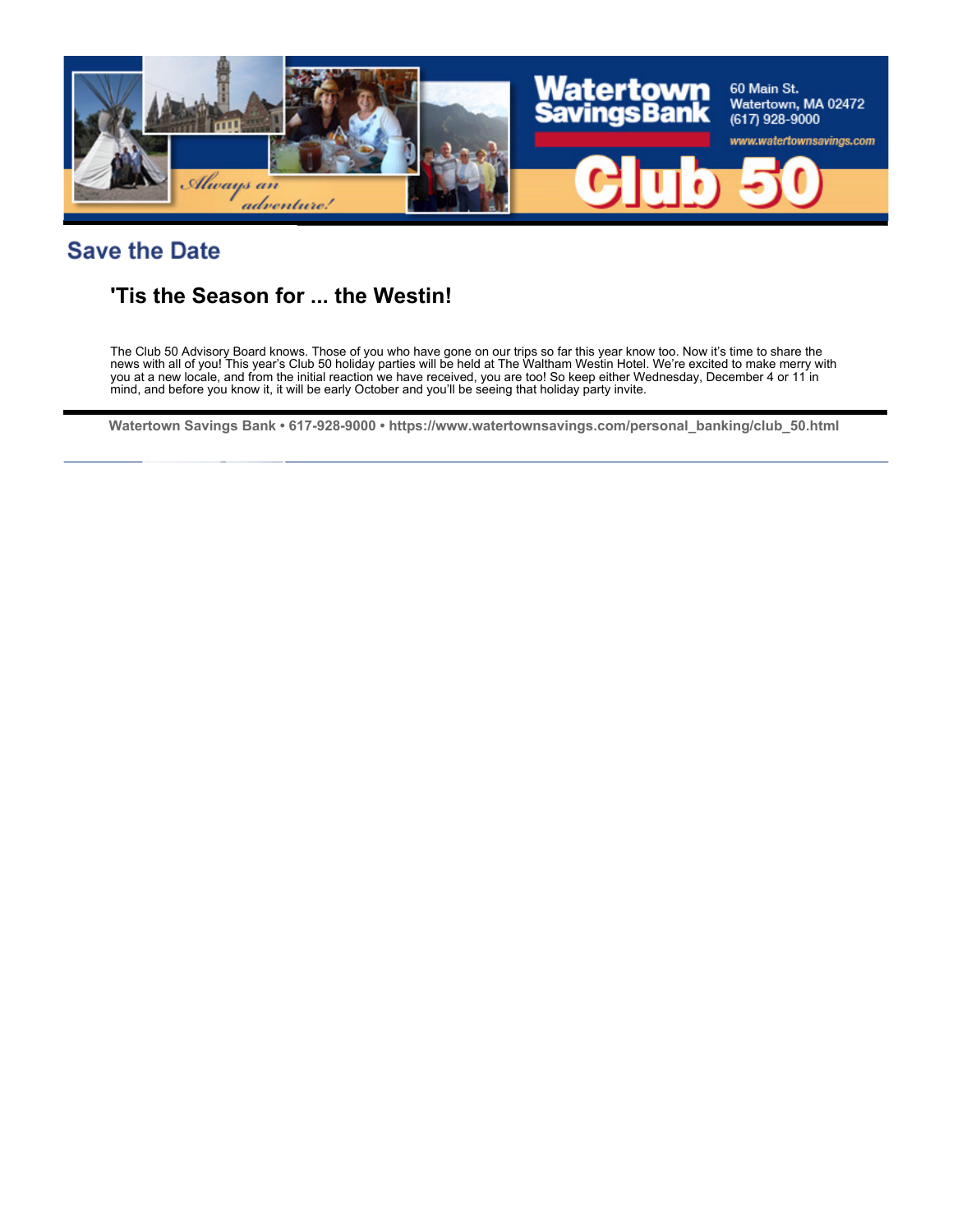

# **Featured Photo**

# **'What's Kickin', Chicken?'**

Did you know that's one of the ways New Orleans locals greet each other? Our local tour guide was full of fun facts like that as Club 50 made its big splash in The Big Easy with two groups, each enjoying a week of delights in the French Quarter from the surprisingly tranquil Maison Dupuy Hotel. Connie and Karen escorted the first group of 41 of us who started checking out "The City that Care Forgot" on April 15, and we tried to leave a few beignets and po' boys for Ron's group of 17 who arrived on April 22.

*(Picture perfect in the palms: From left to right, front: Gerri Aniello and Ron LeSanto; second row: Vickie Sampson, Ann Calabro, Luciana Fionda, Betty Marano, Martha Rotondi, Kitty & Sal Tulipano; third row: Marion Tierney, Maureen Mello, Trudi Murphy, Pat Acton; back row: Donna Pellegrini, Jerry Paone, Art Andrade, Joe Anastasi.)*

If you want to see more photos of Club 50 New Orleans trips, just click on WSB Photo Album in red on the left. And if you're on Facebook, find us at Watertown Savings Bank-Massachusetts.